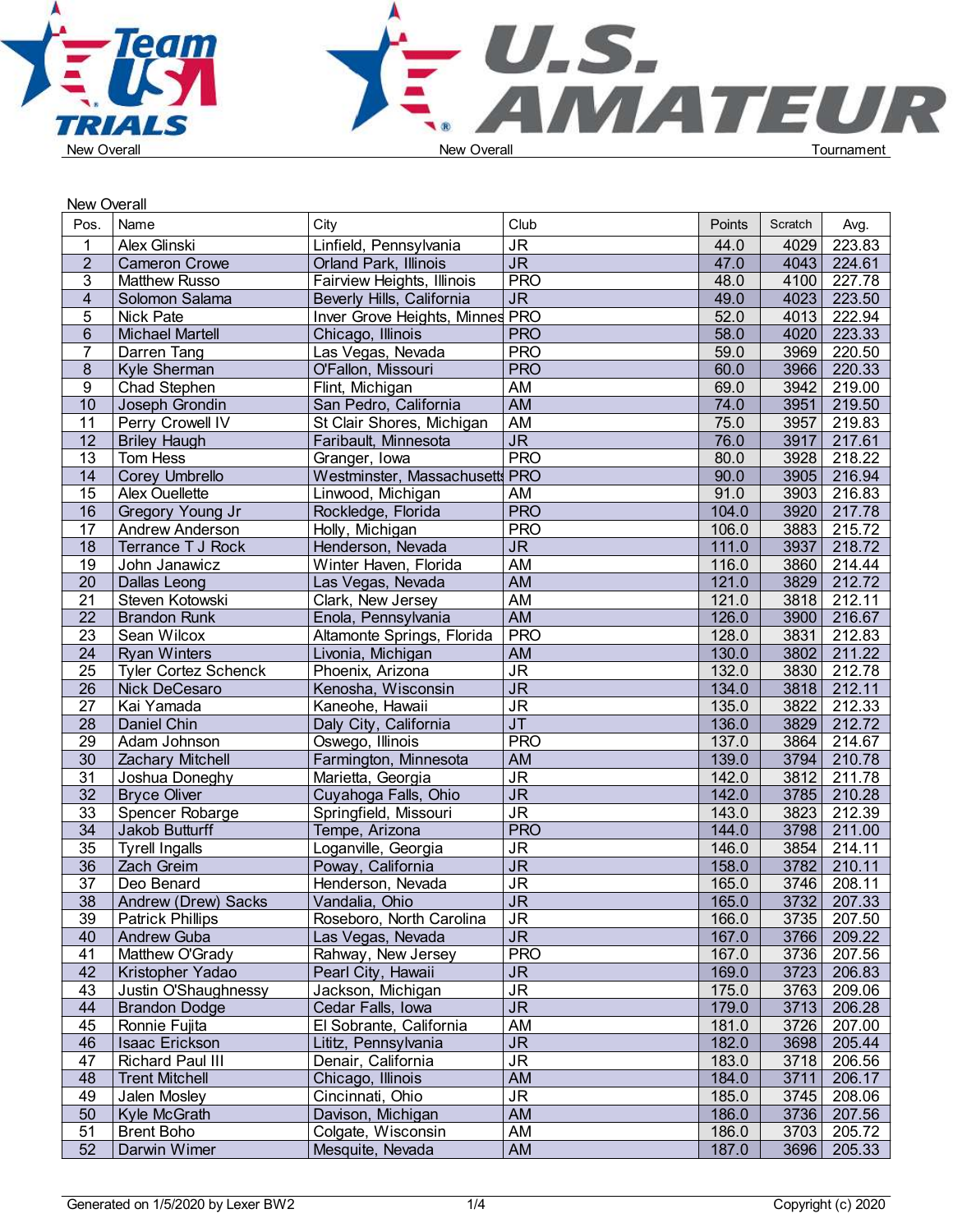



New Overall (Next 1)

| Pos.            | Name                     | City                           | Club                              | Points | Scratch | Avg.   |  |
|-----------------|--------------------------|--------------------------------|-----------------------------------|--------|---------|--------|--|
| 53              | Joe Gerencser            | Henderson, Nevada              | <b>JR</b>                         | 188.0  | 3702    | 205.67 |  |
| $\overline{54}$ | Jacob Frazier            | Vancouver, Washington          | J <sub>R</sub>                    | 191.0  | 3720    | 206.67 |  |
| 55              | Jordan Monnens           | Ham Lake, Minnesota            | <b>JR</b>                         | 192.0  | 3718    | 206.56 |  |
| $\overline{56}$ | <b>Wesley Low</b>        | Palmdale, California           | <b>PRO</b>                        | 192.0  | 3709    | 206.06 |  |
| 57              | <b>Charles Bostic</b>    | Powder Springs, Georgia        | <b>JR</b>                         | 192.0  | 3685    | 204.72 |  |
| $\overline{58}$ | Cody Johnston            | Sandusky, Michigan             | <b>AM</b>                         | 193.0  | 3707    | 205.94 |  |
| 59              | Andrew Cannuli           | Moorestown, New Jersey         | AM                                | 197.0  | 3687    | 204.83 |  |
| 60              | Jacob Klein              | East Islip, New York           | AM                                | 197.0  | 3679    | 204.39 |  |
| 61              | Dean Vargo               | Willowwick, Ohio               | <b>AM</b>                         | 198.0  | 3674    | 204.11 |  |
| 62              |                          |                                |                                   |        |         |        |  |
|                 | Nathan Stubler           | LaSalle, Illinois              | <b>AM</b>                         | 199.0  | 3697    | 205.39 |  |
| 63              | Zachary Singer           | <b>Buffalo Grove, Illinois</b> | $\overline{\mathsf{J}\mathsf{R}}$ | 200.0  | 3709    | 206.06 |  |
| 64              | <b>Kyle Andrews</b>      | Vista, California              | AM                                | 200.0  | 3674    | 204.11 |  |
| 65              | Tom Hankey Jr            | Great Barrington, Massachu     | <b>JR</b>                         | 201.0  | 3681    | 204.50 |  |
| 66              | Peyton Smith             | Loganville, Georgia            | <b>JT</b>                         | 201.0  | 3665    | 203.61 |  |
| 67              | <b>Brandon Bonta</b>     | Wichita, Kansas                | <b>JR</b>                         | 204.0  | 3662    | 203.44 |  |
| 68              | <b>Dawson Miller</b>     | Huntingtown, Maryland          | $\overline{\mathsf{J}\mathsf{R}}$ | 207.0  | 3654    | 203.00 |  |
| 69              | Logan Williams           | Anchorage, Alaska              | AM                                | 208.0  | 3686    | 204.78 |  |
| 70              | Nick Larsen              | Cape Coral, Florida            | <b>JR</b>                         | 212.0  | 3687    | 204.83 |  |
| $\overline{71}$ | Stephen Hahn             | Sterling, Virginia             | <b>PRO</b>                        | 212.0  | 3616    | 200.89 |  |
| $\overline{72}$ | <b>Blake Earnest</b>     | Wood River, Nebraska           | <b>AM</b>                         | 215.0  | 3659    | 203.28 |  |
| $\overline{73}$ | James Bennett            | Huntingtown, Maryland          | $\overline{\mathsf{JR}}$          | 218.0  | 3657    | 203.17 |  |
| 74              | <b>Randal Dunbar</b>     | Milford, Massachusetts         | $\overline{\mathsf{JR}}$          | 219.0  | 3630    | 201.67 |  |
| 75              | Adam Glickman            | New York, New York             | AM                                | 220.0  | 3660    | 203.33 |  |
| 76              | <b>Ryan Lee</b>          | Tempe, Arizona                 | $\overline{\mathsf{J}\mathsf{R}}$ | 223.0  | 3658    | 203.22 |  |
| 77              | <b>Anthony Neuer</b>     | Lewisburg, Pennsylvania        | <b>JT</b>                         | 225.0  | 3676    | 204.22 |  |
| 78              | <b>Brett Lloyd</b>       | Knightdale, North Carolina     | J <sub>R</sub>                    | 226.0  | 3631    | 201.72 |  |
| 79              | <b>Anthony Schanen</b>   | Glendale, California           | AM                                | 228.0  | 3632    | 201.78 |  |
| 80              | Alec Keplinger           | Coldwater, Michigan            | $J$ T                             | 228.0  | 3568    | 198.22 |  |
| 81              | <b>Timothy Gruendler</b> | St. Louis, Missouri            | <b>AM</b>                         | 230.0  | 3611    | 200.61 |  |
| 82              | <b>Daniel Hall</b>       | Slaton, Texas                  | <b>JR</b>                         | 236.0  | 3631    | 201.72 |  |
| 83              | <b>Cerell Cardines</b>   | Las Vegas, Nevada              | $J$ T                             | 236.0  | 3617    | 200.94 |  |
| 84              | Dakota Solonka           | Indianapolis, Indiana          | $\overline{\mathsf{J}\mathsf{R}}$ | 239.0  | 3609    | 200.50 |  |
| 85              | Steven Faulkner          | Butner, North Carolina         | AM                                | 242.0  | 3601    | 200.06 |  |
| 86              | <b>Gabriel Alvarez</b>   | Wichita, Kansas                | $\overline{\mathsf{JR}}$          | 242.0  | 3543    | 196.83 |  |
| 87              | Jacob Mullen             | Bellingham, Washington         | <b>JR</b>                         | 243.0  | 3612    | 200.67 |  |
| 88              | <b>Darryl Carreon</b>    | Woodbridge, Virginia           | <b>PRO</b>                        | 245.0  | 3607    | 200.39 |  |
| 89              | Thomas McNeal            | Snohomish, Washington          | <b>JR</b>                         | 245.0  | 3605    | 200.28 |  |
| 90              | <b>Kerry Martinez</b>    | Chandler, Arizona              | <b>JR</b>                         | 245.0  | 3583    | 199.06 |  |
| 91              | Ryan Carlisi             | Trenton, New Jersey            | <b>JR</b>                         | 249.0  | 3594    | 199.67 |  |
| 92              | <b>Brandon Brown</b>     | Ham Lake, Minnesota            | AM                                | 250.0  | 3597    | 199.83 |  |
| 93              | Julian Michael Salinas   | Richmond, Texas                | <b>JR</b>                         | 254.0  | 3578    | 198.78 |  |
| 93              | <b>Blake Martin</b>      | Oakdale, Minnesota             | <b>JR</b>                         | 254.0  | 3578    | 198.78 |  |
| 95              | Michael Harmon Jr        | Rockledge, Florida             | <b>JR</b>                         | 263.0  | 3556    | 197.56 |  |
| 96              | <b>Tyler Trombetta</b>   | Highland, Indiana              | AM                                | 264.0  | 3551    | 197.28 |  |
| 97              | Duncan Whitaker          | Poulsbo, Washington            | <b>JR</b>                         | 268.0  | 3563    | 197.94 |  |
| 98              | Daniel Hong              | Fullerton, California          | $\overline{\mathsf{J}\mathsf{R}}$ | 271.0  | 3571    | 198.39 |  |
| 99              | Zack Denton              | Waverly, Iowa                  | <b>JR</b>                         | 271.0  | 3548    | 197.11 |  |
| 100             | Ian Dohan                | Tampa, Florida                 | <b>JR</b>                         | 271.0  | 3539    | 196.61 |  |
| 101             | Joey Ocello              | Neptune, New Jersey            | <b>JT</b>                         | 271.0  | 3536    | 196.44 |  |
| 102             | Lamaki Welch             | Ontario, California            | <b>JR</b>                         | 277.0  | 3474    | 193.00 |  |
| 103             | Ashton Yamasaki          |                                | <b>JR</b>                         | 278.0  | 3541    | 196.72 |  |
|                 |                          | Portland, Oregon               |                                   |        |         |        |  |
| 104             | Leoj Chin                | Montclair, California          | <b>JR</b>                         | 282.0  | 3524    | 195.78 |  |
| 105             | Killian Kilpatrick       | Erie, Pennsylvania             | <b>JR</b>                         | 284.0  | 3540    | 196.67 |  |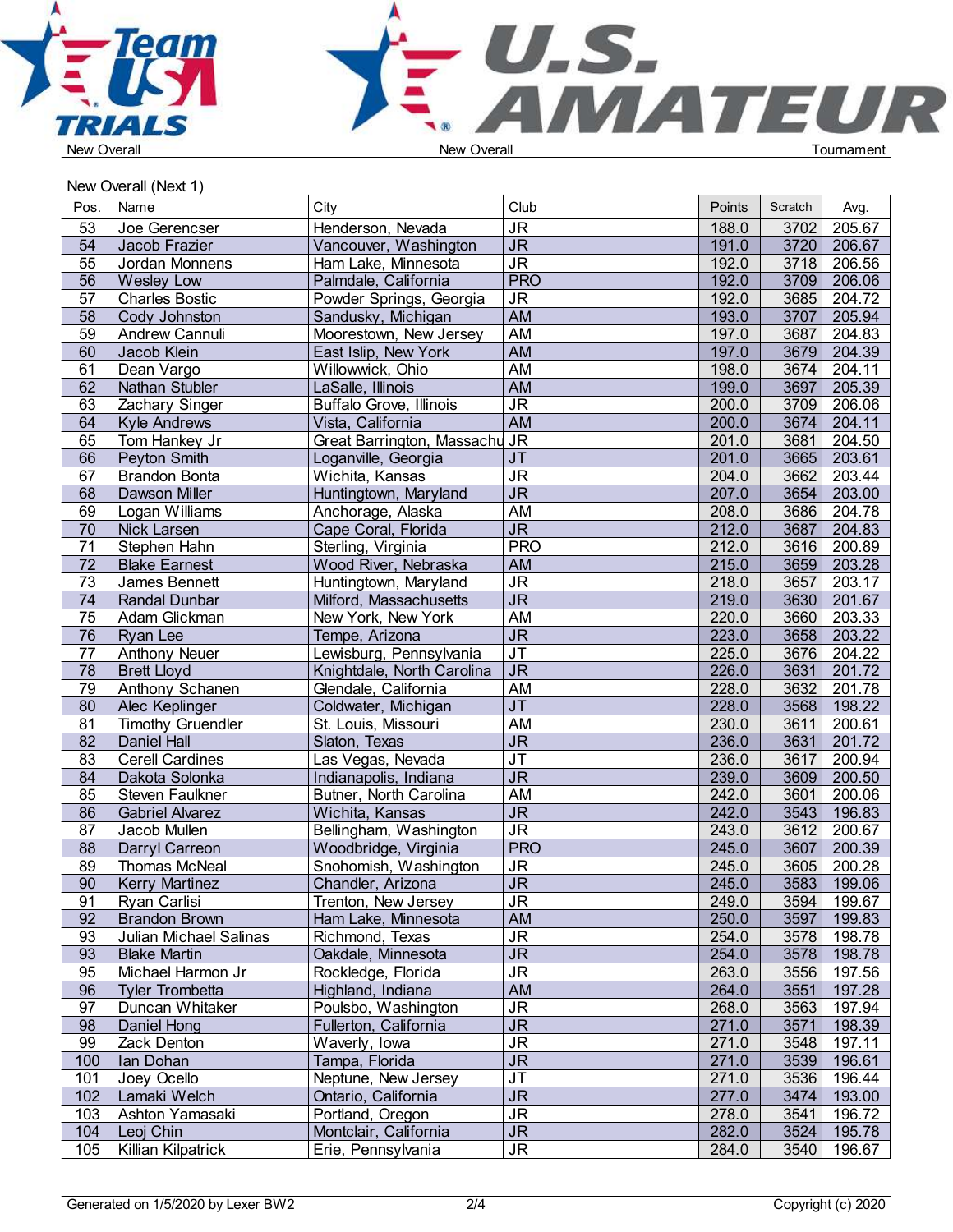



New Overall (Next 2)

| Pos.             | Name                   | City                           | Club                              | Points | Scratch | Avg.        |  |
|------------------|------------------------|--------------------------------|-----------------------------------|--------|---------|-------------|--|
| 106              | <b>Maxwell Roers</b>   | Maple Grove, Minnesota         | <b>JR</b>                         | 285.0  | 3517    | 195.39      |  |
| 107              | Michael Duran          | Banning, California            | <b>PRO</b>                        | 286.0  | 3542    | 196.78      |  |
| 108              | John Nicholas Sommer   | Roscoe, Illinois               | <b>JR</b>                         | 287.0  | 3541    | 196.72      |  |
| 109              | <b>Grant Oehler</b>    | Carmel, Indiana                | AM                                | 292.0  | 3522    | 195.67      |  |
| 110              | Avery Wolf             | <b>Highland Park, Illinois</b> | J <sub>R</sub>                    | 299.0  | 3524    | 195.78      |  |
| 111              | <b>Kirk Mowl</b>       | Ormond Beach, Florida          | $\overline{\mathsf{J}\mathsf{R}}$ | 299.0  | 3482    | 193.44      |  |
| 112              | Cotie Holbek           | Burlington, Wisconsin          | AM                                | 302.0  | 3487    | 193.72      |  |
| 113              | Carter Milasinovich    | Macomb, Michigan               | $\overline{\mathsf{J}\mathsf{R}}$ | 306.0  | 3478    | 193.22      |  |
| 114              | Devin Flowers          | Rosedale, New York             | $\overline{\mathsf{JR}}$          | 308.0  | 3479    | 193.28      |  |
| 115              | Alexander Hoffman      | Newark, Ohio                   | AM                                | 313.0  | 3429    | 190.50      |  |
| 116              | Silas Lira             | Tampa, Florida                 | $\overline{\mathsf{JR}}$          | 314.0  | 3471    | 192.83      |  |
| 117              | Matteo Cittadino       | Fairport, New York             | <b>JR</b>                         | 321.0  | 3471    | 192.83      |  |
| 118              | Joshua Zilk            |                                | $\overline{\mathsf{J}\mathsf{R}}$ | 332.0  | 3454    | 191.89      |  |
|                  |                        | Virginia Beach, Virginia       | AM                                | 335.0  | 3407    | 189.28      |  |
| 119              | John Haynes            | Taylors, South Carolina        |                                   |        |         |             |  |
| 120              | Costa Gastouniotis     | Goleta, California             | <b>JR</b>                         | 337.0  | 3404    | 189.11      |  |
| 121              | Jacob Dunnum           | La Crosse, Wisconsin           | <b>AM</b>                         | 340.0  | 3416    | 189.78      |  |
| 122              | Cody Stermer           | Richfield, Utah                | <b>AM</b>                         | 342.0  | 3420    | 190.00      |  |
| 123              | Matthew LaBonte        | Oak Lawn, Illinois             | $\overline{\mathsf{JR}}$          | 343.0  | 3437    | 190.94      |  |
| 124              | Josh Kennedy           | Blaine, Minnesota              | <b>AM</b>                         | 343.0  | 3436    | 190.89      |  |
| 125              | Chase Fernandez        | Pearl City, Hawaii             | $\overline{\mathsf{J}\mathsf{R}}$ | 343.0  | 3407    | 189.28      |  |
| 126              | Dylan Kelley           | Shelby TWP, Michigan           | J <sub>R</sub>                    | 344.0  | 3394    | 188.56      |  |
| 127              | Angelo Biondo          | Cuyahoga Falls, Ohio           | <b>JR</b>                         | 346.0  | 3434    | 190.78      |  |
| 128              | <b>Alexander Sorge</b> | Monmouth Junction, New Je AM   |                                   | 347.0  | 3435    | 190.83      |  |
| 129              | <b>Brandon Kreiner</b> | Davison, Michigan              | <b>JR</b>                         | 348.0  | 3399    | 188.83      |  |
| 130              | Kenneth High           | Lake Mary, Florida             | $\overline{\mathsf{J}\mathsf{R}}$ | 355.0  | 3392    | 188.44      |  |
| 131              | Jake Brett             | Kapolei, Hawaii                | $\overline{\mathsf{J}\mathsf{R}}$ | 355.0  | 3381    | 187.83      |  |
| 132              | Michael Mirabile       | Coram, New York                | $\overline{\mathsf{JR}}$          | 356.0  | 3372    | 187.33      |  |
| $\overline{133}$ | Bryan Osborne          | Cypress, California            | <b>PRO</b>                        | 362.0  | 3264    | 181.33      |  |
| $\overline{134}$ | Michael Pyse           | Rochester, Minnesota           | $\overline{\mathsf{JR}}$          | 364.0  | 3359    | 186.61      |  |
| 135              | Darin Bloomquist       | Rhinelander, Wisconsin         | $\overline{\mathsf{J}\mathsf{R}}$ | 366.0  | 3373    | 187.39      |  |
| 136              | <b>Brian Fink</b>      | New Port Richey, Florida       | J <sub>R</sub>                    | 369.0  | 3361    | 186.72      |  |
| 137              | <b>CJ Petrin</b>       | Chattanooga, Tennessee         | <b>JR</b>                         | 372.0  | 3355    | 186.39      |  |
| 138              | Anthony Desko          | Kingwood, Texas                | $\overline{\mathsf{J}\mathsf{R}}$ | 372.0  | 3319    | 184.39      |  |
| 139              | David Winters          | Livonia, Michigan              | <b>JR</b>                         | 377.0  | 3348    | 186.00      |  |
| 140              | <b>Harley Shene</b>    | San Jose, California           | $\overline{\mathsf{J}\mathsf{R}}$ | 378.0  | 3295    | 183.06      |  |
| 141              | Eddie Langdon          | Bonaire, Georgia               | <b>AM</b>                         | 381.0  | 3275    | 181.94      |  |
| 142              | Cody Larson            | Coon Rapids, Minnesota         | <b>JR</b>                         | 384.0  | 3323    | 184.61      |  |
| 143              | Louis Luna             | Rosamond, California           | <b>JR</b>                         | 385.0  | 3335    | 185.28      |  |
| 144              | Nickolas Freiberg      | Sparks, Nevada                 | <b>JR</b>                         | 385.0  |         | 3334 185.22 |  |
| 145              | Jordan Bryant          | Detroit, Michigan              | AM                                | 393.0  | 3331    | 185.06      |  |
| 146              | Joshua Ross            | Schenectady, New York          | <b>JR</b>                         | 395.0  | 3318    | 184.33      |  |
| 147              | <b>Todd Pizanowski</b> | Marion, Illinois               | AM                                | 398.0  | 3239    | 179.94      |  |
| 148              | Dale Weaver            | Cedar Rapids, Iowa             | <b>JR</b>                         | 403.0  | 3211    | 178.39      |  |
| 149              | Calvin Au              | Daly City, California          | AM                                | 404.0  | 3299    | 183.28      |  |
| 150              | Austin Schultz         | Valparaiso, Indiana            | $\overline{\mathsf{JR}}$          | 405.0  | 3267    | 181.50      |  |
| 151              | Andrew Jensen          | Rockford, Illinois             | AM                                | 416.0  | 3181    | 176.72      |  |
| 152              | <b>Caleb Andrews</b>   | Las Vegas, Nevada              | AM                                | 416.0  | 3113    | 172.94      |  |
| 153              | Carson Opela           | Rio Rancho, New Mexico         | <b>JR</b>                         | 431.0  | 3238    | 179.89      |  |
| 154              | Devin Dowdle           | Indian Springs, Alabama        | <b>JR</b>                         | 431.0  | 3187    | 177.06      |  |
| 155              | John Magana            | San Diego, California          | AM                                | 433.0  | 3207    | 178.17      |  |
| 156              | Tyler Johnston         | Sandusky, Michigan             | <b>JR</b>                         | 438.0  | 3168    | 176.00      |  |
| 157              | Tylan Kim-Arellano     | Waianae, Hawaii                | <b>JR</b>                         | 439.0  | 3056    | 169.78      |  |
| 158              | Brian DeLuisa-Anderson | Gladstone, Oregon              | <b>JR</b>                         | 442.0  | 3195    | 177.50      |  |
|                  |                        |                                |                                   |        |         |             |  |